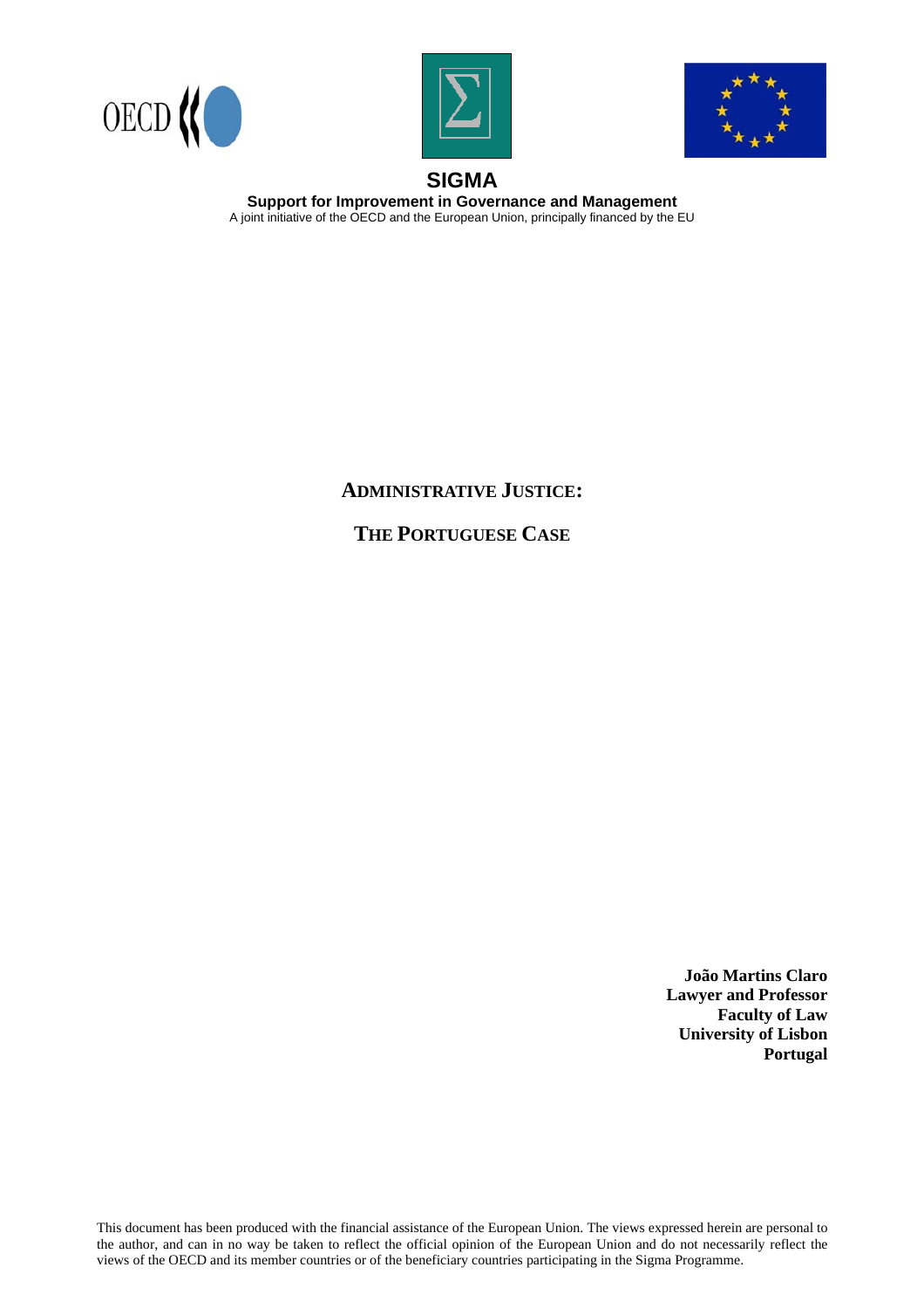# **1. Introduction**

The reform of Portuguese administrative litigation was recently implemented following a fruitful public debate. Current administrative justice essentially comprises the following legislation:

- (I) Administrative and Tax Courts Statute (Law no. 13/2002, of the 19th of February).
- (II) Administrative Courts Proceedings Code (Law no. 15/2002, of the 22nd of February).

The first law establishes the structure and organisation of administrative and tax courts, while the second law deals with proceedings before administrative courts. Proceedings before the tax court are dealt with in another law.

In Portugal, consolidated administrative and tax jurisdiction now exist with the same constitutional status as other courts. It is necessary, however, to ensure that access to these courts is facilitated as required by the Constitution and to adequately respond to all matters submitted.

The control of public administration is based on independent courts whose judges benefit from the same guarantees, e.g. independence, and are subject to the same obligations, e.g. impartiality, as judges in ordinary courts of law. These specialised courts are a consequence of the complexity and increase of state intervention and the consequent growth of public law.

#### **2. Administrative Jurisdiction**

In the absence of an independent administrative jurisdiction, control of public administration is a fiction or an undemocratic way in which to legitimate administrative decisions.

The authority of administrative courts is based on the recognition of their independence from other state organs.

The Administrative Courts Statute accordingly enshrines three fundamental rules:

*Regarding administrative and tax jurisdiction (article 1):* 

- The administrative and tax courts are sovereign bodies with the power to administer justice in the name of the people, in disputes arising from legal relations in the administrative and tax spheres.
- The administrative and tax courts cannot apply rules, which violate the provisions of the Constitution or constitutional principles, in the matters decided by them.

*Regarding the independence of the courts (article 2):* 

The administrative and tax courts are independent and are subject only to the law.

*Regarding judges' guarantees (article 3):* 

Judges of the administrative and tax courts cannot be removed from office and cannot be transferred, suspended, retired or dismissed other than in the circumstances provided by law.

We shall now consider how the Constitution deals with administrative proceedings.

#### **3. The Constitution and Administrative Proceedings**

Article 268 (nos. 4 and 5) provides as follows:

- "4. Clients of the public administration are guaranteed effective protection by the courts of their legal rights, including the recognition of their rights and interests, the challenging of any administrative acts, which violate them, whatever the form thereof, order mandating the practicing of administrative acts legally due and the taking of appropriate injunctive relief.
- 5. Members of the general public are also entitled to challenge administrative rules with external effects, which breach their legal rights or interests."

These provisions guarantee **access to the law and effective court protection,** which constitutes a fundamental right.

Article 20 of the Portuguese Constitution states that: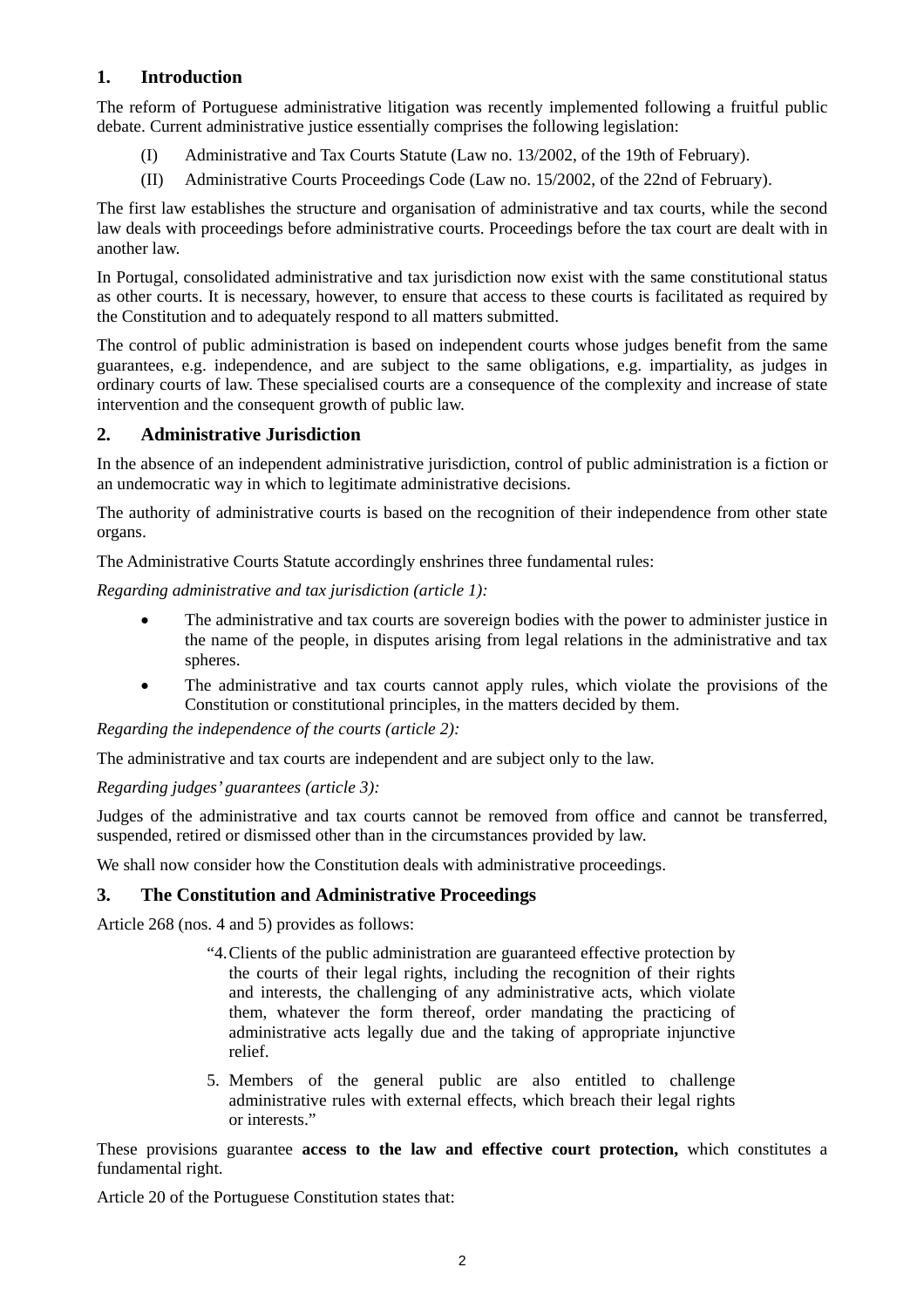- "1. All persons are entitled to access to the law and to the courts in order to defend their legal rights and interests. Justice shall not be denied by reason of lack of financial resources.
- 4. All persons have the right that proceedings in which they are involved are decided within a reasonable time in fair proceedings.
- 5. The law shall provide members of the general public with legal procedures characterised by speed and priority in order to timely defend their rights, liberties and guarantees against threats to or violations of these rights."

As I already mentioned, a hierarchy of courts was created to ensure these rights.

# **4. The Structure of the Administrative Court System**

The court structure comprises independent specialised courts with special sections for administrative and tax litigation. The courts are as follows:

- The Supreme Administrative Court in Lisbon.
- The Central Administrative Courts in Lisbon and Oporto.
- District Courts (16 throughout Portugal, including the Madeira and Azores Autonomous Regions).

The district courts generally have the jurisdiction to act as first instance courts. The central courts are courts of appeal. The main function of the Supreme Administrative Court is to decide on disputes between courts and on standardisation of case law.

# **5. The Jurisdiction of the Courts**

The administrative courts have jurisdiction to try the following matters in accordance with article 4 of the Administrative and Tax Courts Statute:

- Protection of fundamental rights and the legal rights and interests of private individuals, which are directly based on the provisions of administrative or tax law or arising from juridical acts practiced pursuant to the provisions of administrative or tax law.
- Assessment of the legality of legal rules issued by administrative bodies.
- Assessment of the legality of legal rules issued or acts practised by private bodies, when they exercise administrative powers.
- Pre-contractual acts and contracts practised or signed under the rules of public law.
- Questions regarding the civil extra-contractual liability of the state or of its bodies, staff, agents or civil-servants.
- Disputes between public law entities and between public bodies.
- Enforcement of administrative court decisions.

# **6. Citizens' Rights and the Public Interest**

In their development of the constitutional model, legislation regarding judicial control of public administration has tended towards the subjective conception of the protection of individual rights.

The recent reform did away with the traditional objective conception, which gives the courts the control of respect for legality, in accordance with the French tradition. The move towards the subjectivist model is reflected in the construction of contentious business as party proceedings extending the judge's powers to take note of matters and assume jurisdiction in relation to public administration.

It is nevertheless important to stress that the existence of increased guarantees in relation to public administration has not obviated the need to defend legality and to find a balance between citizens' rights and the public interest.

Examples for a trend of converging and complementing in this context are the powers of the Attorney-General's Department, the *"Ministério Público",* and the power of judges to take judicial note of the illegalities of administrative acts challenged, on their own motion. Furthermore, the reform has not altered the executive administration system and preserved the existence of freedom of administrative appreciation.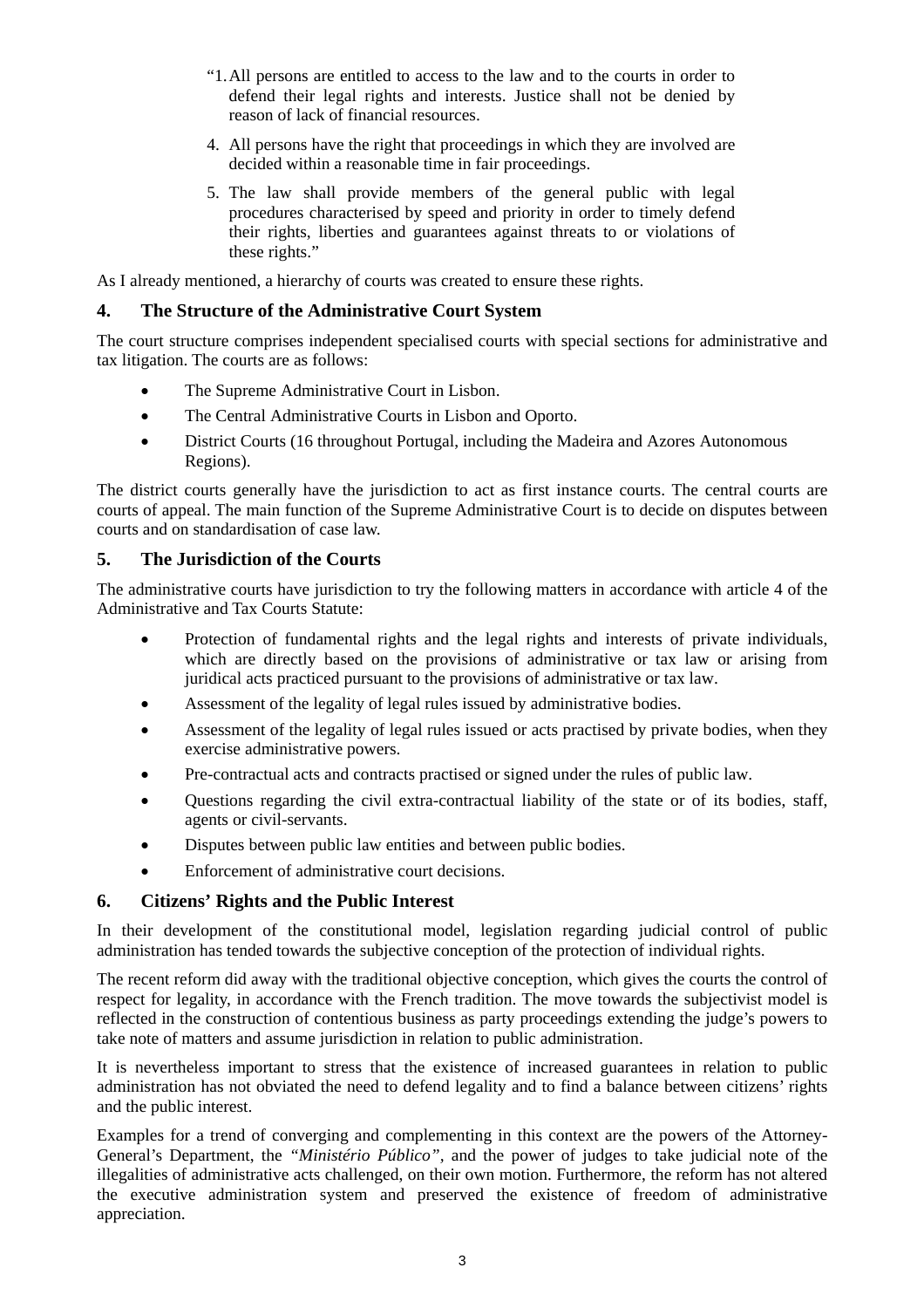To summarise, the model of administrative justice in Portugal grants effective court protection without doing prejudice to the defence of public interest.

# **7. Effective Court Protection**

Administrative Courts Proceedings Code regulates the principle of effective court protection in accordance with the relevant constitutional imperative. In this area, civil court procedure law is similar to administrative court procedure law, namely guaranteeing judicial review for **every alleged violation of an individual right**.

I consider it worthwhile to describe parliamentary implementation of this principle. It will be noted that the enumeration of private rights is not merely instructive but has a relevant educational effect when reform alters a traditional and markedly objectivist model of administrative justice.

Article 2 of the Code provides that:

- "1. The principle of effective court protection includes the right to obtain a final and binding court decision with regard to each claim properly made in court within a reasonable time, together with the option of enforcing the same and obtain both mandatory and restrictive interlocutory injunctive relief, in order to ensure the effectiveness of the decision.
- 2. Every legal right or interest shall be afforded adequate protection by the administrative courts, i.e. in order to obtain:
	- a) Recognition of subjective legal circumstances, which arise directly from legal-administrative provisions or legal acts, practiced pursuant to administrative law provisions;
	- b) Recognition of possession of capacities or compliance with conditions;
	- c) Recognition of the right not to act and in particular, not to practice administrative acts when there is a risk of future harm;
	- d) The setting aside, declaration of nullity or non-existence of administrative acts;
	- e) Orders for public administration to allocate money, supply goods or practice acts;
	- f) Orders for public administration to provide natural restitution of damage and pay damages;
	- g) To decide disputes regarding the construction, validity or performance of contracts within the ambit of administrative jurisdiction;
	- h) To declare the illegality of rules issued pursuant to administrative law provisions;
	- i) Orders that public administration practise administrative acts legally due;
	- j) Orders that public administration carry out acts and operations necessary to reinstate subjective legal rights;
	- l) Orders for public administration to provide information consult documents or issue certificates;
	- m) Orders to implement appropriate interlocutory injunctive relief to ensure the useful effect of a decision."

It is necessary to stress that individuals may make various claims during one and the same proceeding, such as for example the setting aside of an administrative act and the payment of damages for the loss and damage caused by it.

# **8. Equality of the Parties and the Promotion of Access to Justice**

Unlike in the former tradition of Portuguese administrative litigation, the principle of equality of the parties and its corollaries are of great importance today. In order to ensure swift administrative justice and to reduce excessive litigation by public administration, the said principle means that public bodies can be the subject of litigant orders. Similarly, the state and other public bodies can be required to pay court fees on the same terms as private parties.

The promotion of access to justice is a declared principle of the Code. It is based on the idea that circumstances must be created so that questions submitted to the administrative courts are decided on their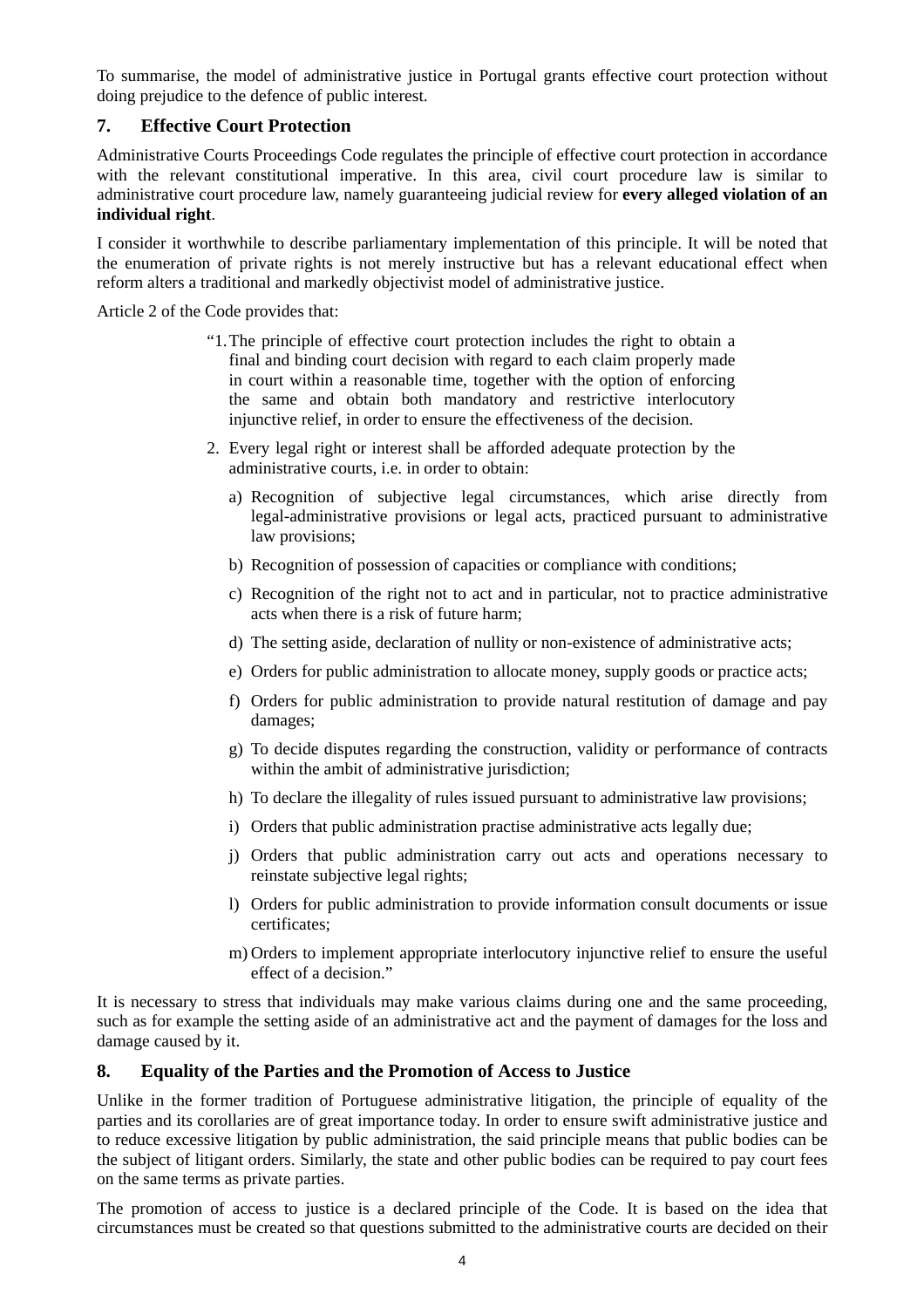merits rather than as subject to purely formal decisions. This has various consequences for procedural rules The law specifies these principles which govern the various phases of administrative proceedings:

"Article 6. (Equality of the parties):

The court shall ensure that there is effective equality of the parties to the proceedings, both in terms of the exercise of powers and the use of means of defence and in terms of the application of sanctions or procedural sanctions, i.e. regarding litigation.

Article 7. (Promotion of access to justice):

In order to promote the right of access to justice, procedural rules shall be interpreted so as to promote judicial statements regarding the merits of the claims made."

#### **9. Forms of Action**

The new system is based on the combination of several forms of action that already exist.

(I) There are currently two main forms of action to challenge administrative acts: The **ordinary administrative action** covers all disputes within the scope of administrative jurisdiction that are not to take the form of special administrative action (art. 37 *et seq.*). **The special administrative action** is used to obtain implementation of due administrative acts, as well as declarations on the unlawfulness or omission of rulings (art. 46 *et seq.*).

The procedure in ordinary administrative actions is the same as in normal civil procedure. Special administrative actions have their own procedure established by the Code. Openness and flexibility regarding a case implies a great permeability between these two procedural means. Accumulation of requests both for common and special administrative actions is possible, often leading to an overlap between procedures. In cases where accumulated requests correspond to different forms of procedure, the rule is to follow the terms of the special administrative action (art.  $4^{\circ}$ ,  $5^{\circ}$  and  $47^{\circ}$ ).

- (II) In addition to the two main forms of action there are also a number of **urgent and autonomous procedures***.* These include litigation related to elections or pre-contractual aspects of some types of contracts, as well as applications for judicial notifications to provide information, examine documents or issue certificates and judicial notifications to defend rights, freedoms and guarantees and provisional relief (art. 36).
- (III) The system governing **pre-contractual litigation** is the same as in Civil law, with the aim of ruling out pre-contractual acts with regard to public works?
- (IV) Proceedings for the issue of judicial notification to provide information, examine documents or to issue certificates are now the main means used to obtain such relief. There is also a new procedure to ensure the timely exercise of a right, freedom or guarantee (art. 109).

Judicial notification to protect rights, freedoms or guarantees can be used to require the Administration or private parties do act or refrain from acting in order to ensure the exercise of a right, freedom or guarantee.

- (V) One of the areas where the changes are most felt is the area of **provisional remedies** (art. 112), which differ from other urgent forms of injunctive relief ancillary to the main law suit. The Code stipulates that provisional relief can be granted even in a form not specified by the law, and that the parties can apply for, or the court may order, any measures considered adequate in order to ensure the utility of the final decision.
- (VI) Another form of proceedings available in the administrative justice system are **enforcement proceedings***,* which in the new procedural model can have three aims: Enforcement of implementation of acts or the delivery of goods (art. 162 *et seq.*), enforcement of payment of the right amount (art. 170 *et seq.*) and the enforcement of orders setting aside administrative acts (art. 173 *et seq.*). In this area, there has been a complete change in the existing system so that for the first time, real enforcement mechanisms exist, which can be used by the courts against public bodies.
- (VII) Finally, the restructuring of **jurisdictional appeals** shows a clear move towards civil procedure. A statement of the grounds of appeal must now accompany a notice of appeal, thus